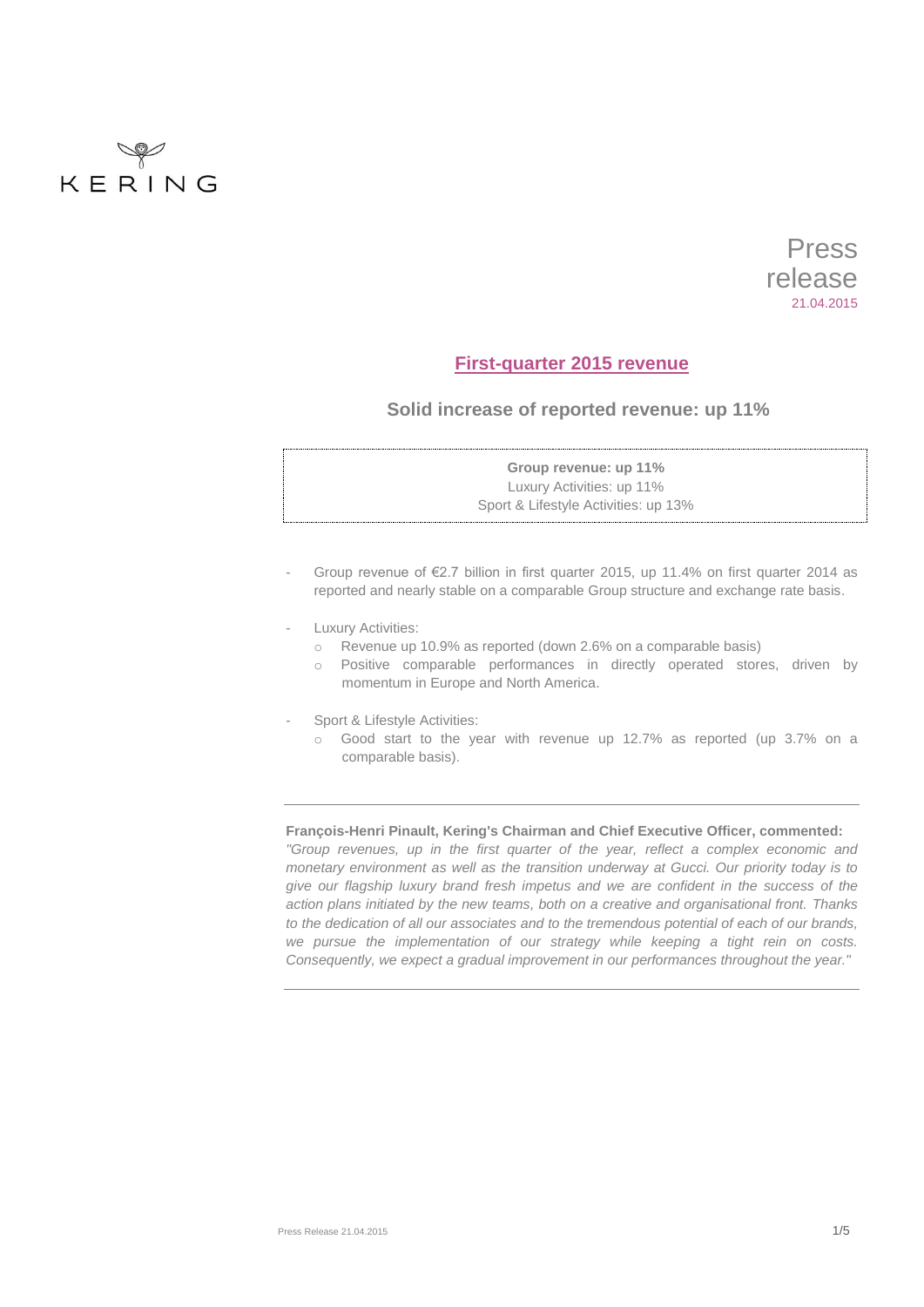

| (in $\epsilon$ million)        | Q1 2015 | Reported<br>change | Comparable<br>change $(1)$ |
|--------------------------------|---------|--------------------|----------------------------|
| <b>Luxury Activities</b>       | 1.754   | $+10.9%$           | $-2.6\%$                   |
| Sport & Lifestyle Activities   | 890     | $+12.7%$           | $+3.7%$                    |
| Eliminations and other         |         |                    |                            |
| Kering - Continuing activities | 2,651   | $+11.4%$           | $-0.6%$                    |

*(1) Comparable scope and exchange rates.*

#### *Luxury Activities*

Luxury activities posted revenue growth of 11% as reported in the first quarter of 2015. The revenue increase in directly operated stores, which account for 71% of sales, was driven by the positive trends recorded in Western Europe, where comparable sales were up 14%, and in North America, where comparable sales were up 3%.

#### *Gucci*

The Gucci brand, in a period of transition, posted sales growth of nearly 4% as reported in the first quarter of 2015, down 8% on a comparable basis. Comparable sales in Gucci's directly operated store network were up a solid 6% in Western Europe and stable in the US. Performances elsewhere were mixed, due in particular to a strong base of comparison in Japan and ongoing tough market conditions overall in the Asia-Pacific region.

#### *Bottega Veneta*

Bottega Veneta posted revenue growth of 16% as reported and 3% on a comparable basis in the first quarter of 2015. Sales recorded by directly operated stores were mainly driven by the excellent momentum in Western Europe, where sales jumped 34% on a comparable basis.

### *Yves Saint Laurent*

Yves Saint Laurent continued to turn in sterling performances across all regions and product categories in the first quarter of 2015, with sales up 34% as reported and 21% on a comparable basis. Directly operated stores delivered particularly strong performances in North America, Western Europe and Japan, where comparable sales rose 39%, 29% and 22%, respectively.

### *Other Luxury brands*

Revenues from the Group's Other Luxury brands grew 14% as reported in the first quarter of 2015, and were down nearly 4% on a comparable basis.

Couture & Leather Goods comparable sales were up 16% in directly operated stores, buoyed by solid trends at Balenciaga and vigorous growth at Stella McCartney and Alexander McQueen.

Watches & Jewelry recorded mixed sales performances mainly resulting from the very strong comparison bases for Boucheron in Japan and the continued caution exercised by third-party distributors in the Watches sector.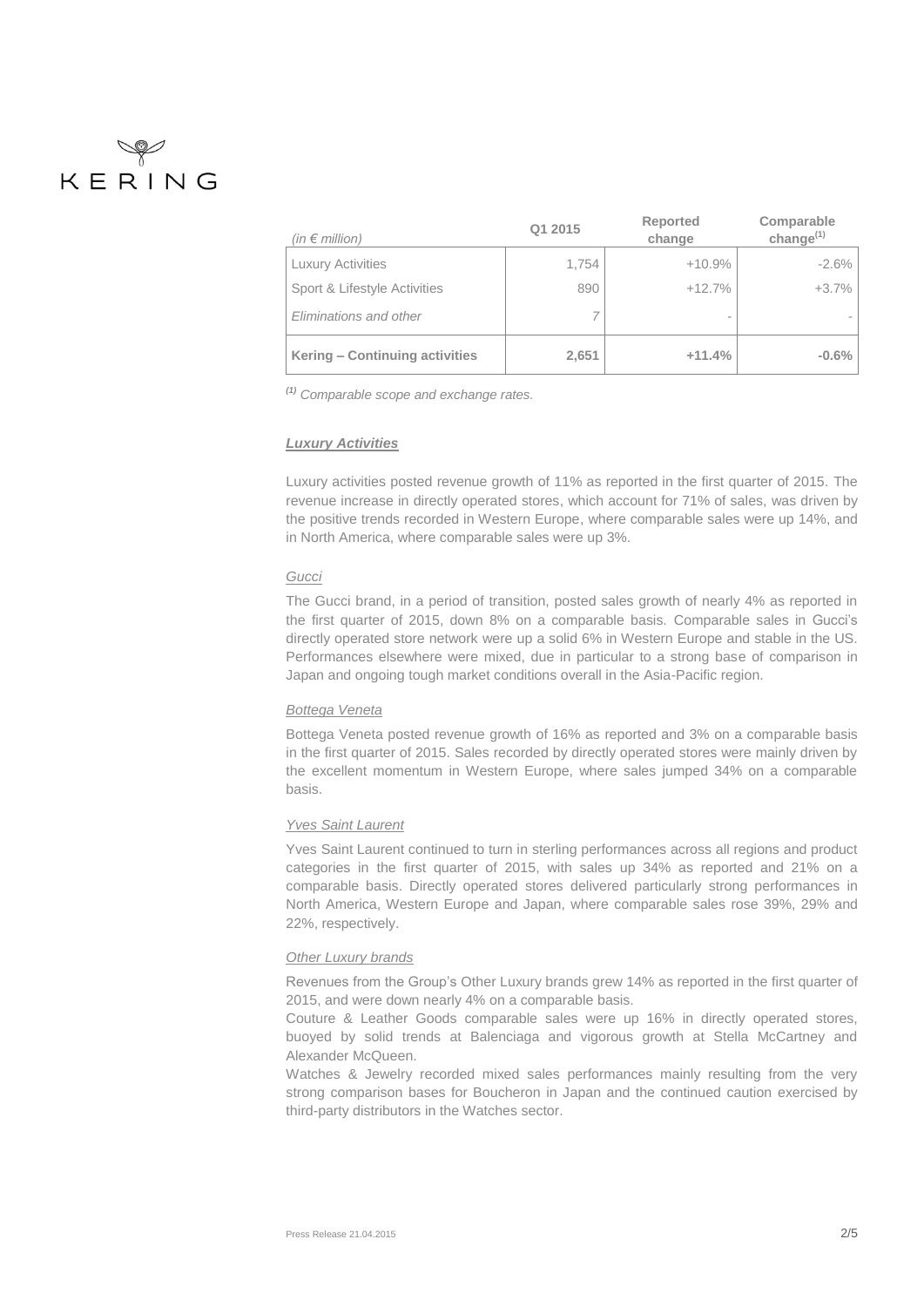

### *Sport & Lifestyle Activities*

Sales generated by Sport & Lifestyle activities were up 13% as reported and up 4% on a comparable basis in the first quarter of 2015. Puma posted sales growth of 13% as reported and of 4.5% on a comparable basis, mainly driven by strong sales momentum in the Footwear category.

### *First quarter 2015 highlights*

- On 12 January 2015, Kering and Safilo announced that they had finalised their product partnership. The agreement will cover product development, manufacturing and supply of Gucci Eyewear products and will be implemented from the fourth quarter of 2015 in order to ensure the proper transition of the Gucci Eyewear activities before the early termination of the current Gucci license on 31 December 2016. This product partnership is one of the key steps of Kering's strategic move aimed at building an in-house Eyewear platform for its Luxury and Sport & Lifestyle brands.
- On 15 January 2015, Kering sold the assets of the Movitex group to its management team. The sale followed the recapitalisation of the company in accordance with the tentative agreement signed on 3 December 2014.
- On 18 March 2015, Kering announced the appointment of Roberto Vedovotto, CEO of Kering Eyewear, as a new member of its Executive Committee.
- On 20 March 2015, Kering issued a €500 million, 0.875% fixed-rate bond maturing in seven years. This issue is in line with the Group's active liquidity management policy.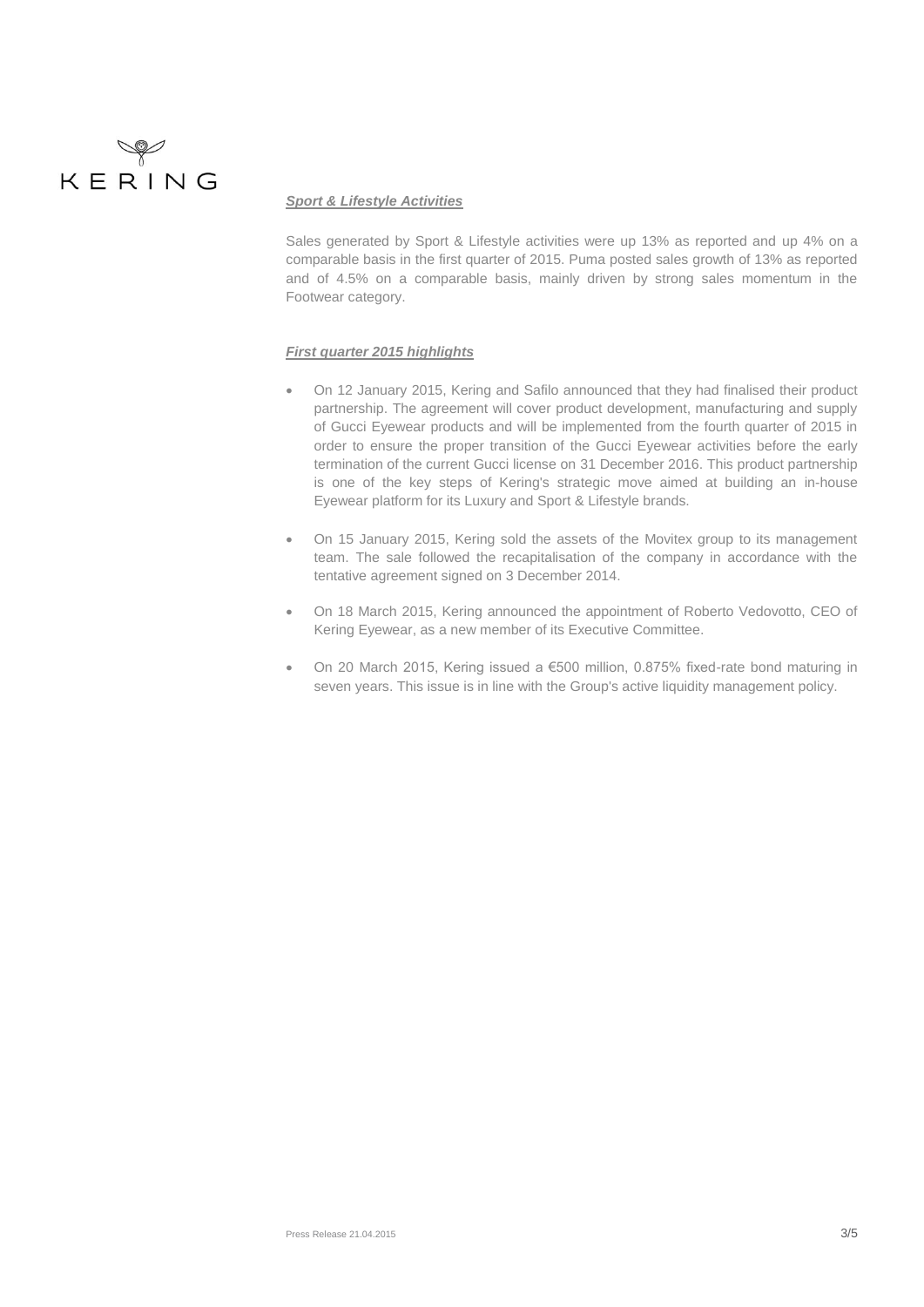

#### **AUDIOCAST**

Kering will hold an **audiocast** for analysts and investors at **6.00pm** (CET) / 5.00pm (UK) / 12.00pm (US, East Coast) on **Tuesday 21 April 2015.**

### **Available at [www.kering.com \(](http://www.kering.com/)Finance section)**.

The audiocast will also be available by phone, using one of the dial-in numbers below: France +33 (0)1 76 77 22 29  $0)20$  3427 0503

| UK | +44 (0)20 3427 050 |
|----|--------------------|
| US | +1 (646) 254 3365  |

Access code: 3633096

A **replay** of the audiocast will also be available at [www.kering.com](http://www.kering.com/) (Finance section).

### **PRESENTATION**

The slides (PDF) will be available ahead of the audiocast at [www.kering.com.](http://www.kering.com/)

#### *About Kering*

*A world leader in apparel and accessories, Kering develops an ensemble of powerful Luxury and Sport & Lifestyle brands: Gucci, Bottega Veneta, Saint Laurent, Alexander McQueen, Balenciaga, Brioni, Christopher Kane, McQ, Stella McCartney, Tomas Maier, Sergio Rossi, Boucheron, Dodo, Girard-Perregaux, JeanRichard, Pomellato, Qeelin, Ulysse Nardin, PUMA, Volcom, Cobra, Electric and Tretorn. By 'empowering imagination' in the fullest sense, Kering encourages its brands to reach their potential, in the most sustainable manner.*

*Present in more than 120 countries, the Group generated revenues of €10 billion in 2014 and had more than 37,000 employees at year end. The Kering (previously PPR) share is listed on Euronext Paris (FR 0000121485, KER.PA, KER.FP).*

### **Contacts**

| Press                  |                        |                                 |
|------------------------|------------------------|---------------------------------|
| Hélène Saint-Raymond   | +33 (0) 1 45 64 61 20  | helene.saint-raymond@kering.com |
| Floriane Geroudet      | +33 (0) 1 45 64 66 00  | floriane.geroudet@kering.com    |
| Analysts/investors     |                        |                                 |
| Claire Roblet          | $+33(0)145646149$      | claire.roblet@kering.com        |
| <b>Edouard Crowley</b> | + 33 (0) 1 45 64 63 28 | edouard.crowley@kering.com      |

**Website:** [www.kering.com](http://www.kering.com/)